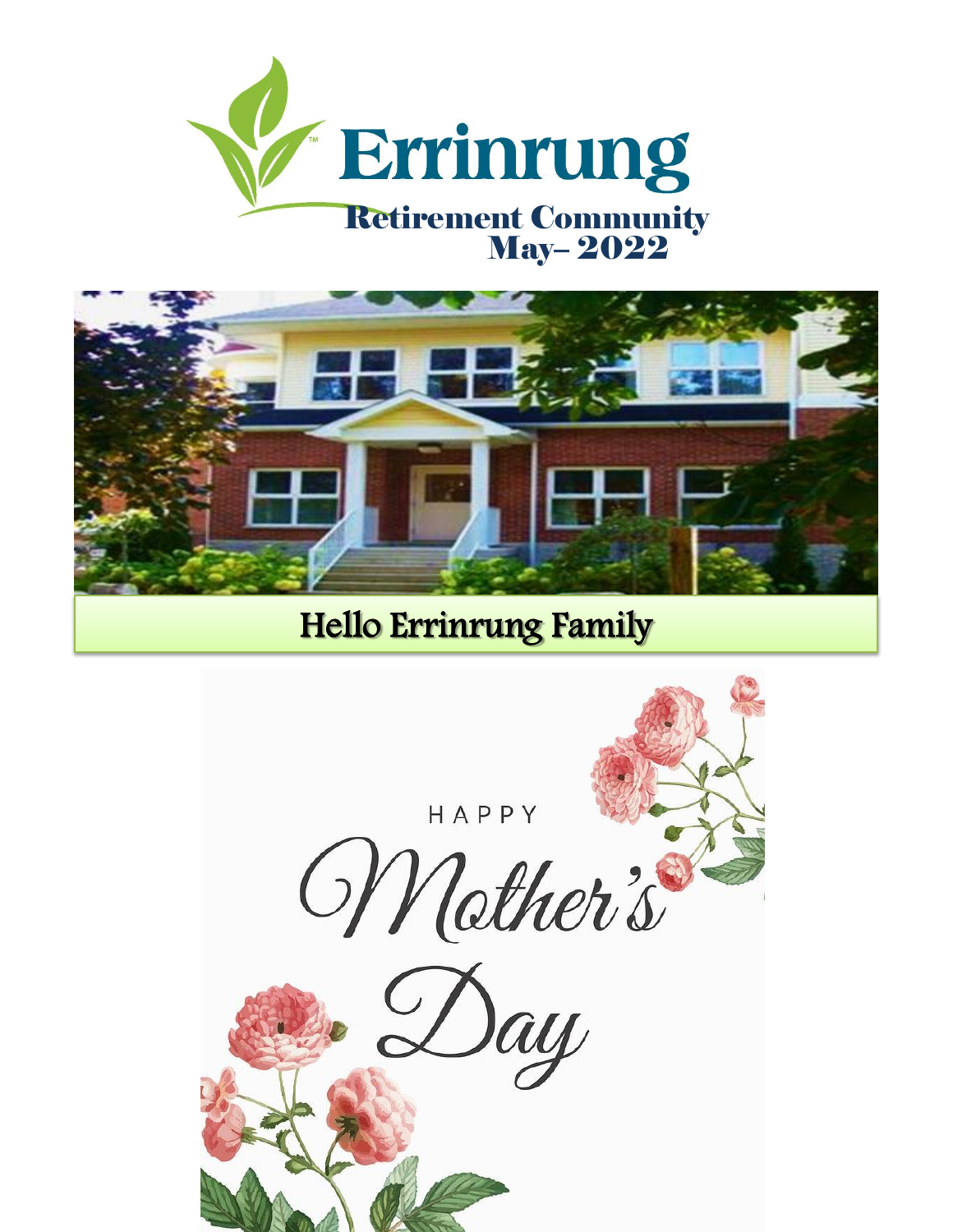## **COVID Update**

As day outing have resumed we are please to also announce that overnight outings can resume. Overnight outings needs be approved by management and residents must be tested upon return , isolated for five days and tested on the last day of isolation .



**Group Activities**  Our movie nights are a hit! I am so glad to hear that we are enjoying our movie night, you are going to notice a voting station by the central lounge. There will be 4 movies with their summary posted up at the voting area for you to vote what one you would like to see. The two movies with the most votes will be played at the end of the week.

If you have any suggestions please let us know we are always looking for your input!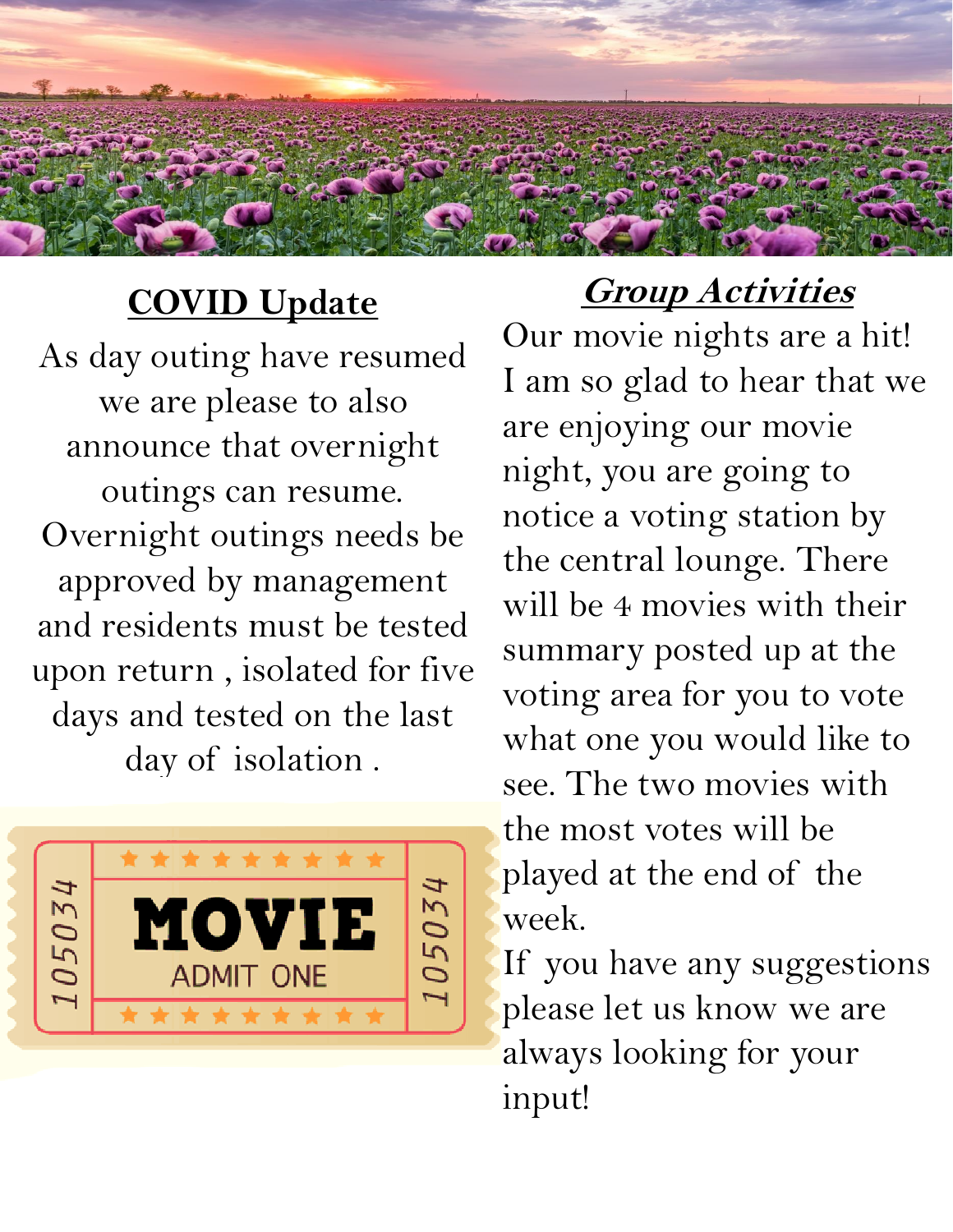**March Events Every Thursday night is Bingo in the Dinning room and every Friday night is Movie Night in the North and Central Lounge \*NEW\* May 8th -Mothers Day May 18th -Lu'au Day May 24th - Puppet Show May 23rd -Virtual Exercise Class**



## If you need us….

**Dona Kurian**  Executive Director ext.5 or [dkurian@southbridgecare.ca](mailto:dkurian@southbridgecare.ca)

**Kerry Baker**  Business Office Manager Ext. 7 or [kbaker@southbridgecare.ca](mailto:kbaker@southbridgecare.ca)

**Rebecca Walker** ALC/Quality Lead ext. 4 or **[Rebecca.walker@southbridgecar](mailto:Rebecca.walker@southbridgecare.ca) [e.ca](mailto:Rebecca.walker@southbridgecare.ca)**

**Allison Hood**  Food Service Manager ext 227 or **[ahood@southbridgecare.ca](mailto:ahood@southbridgecare.ca)**